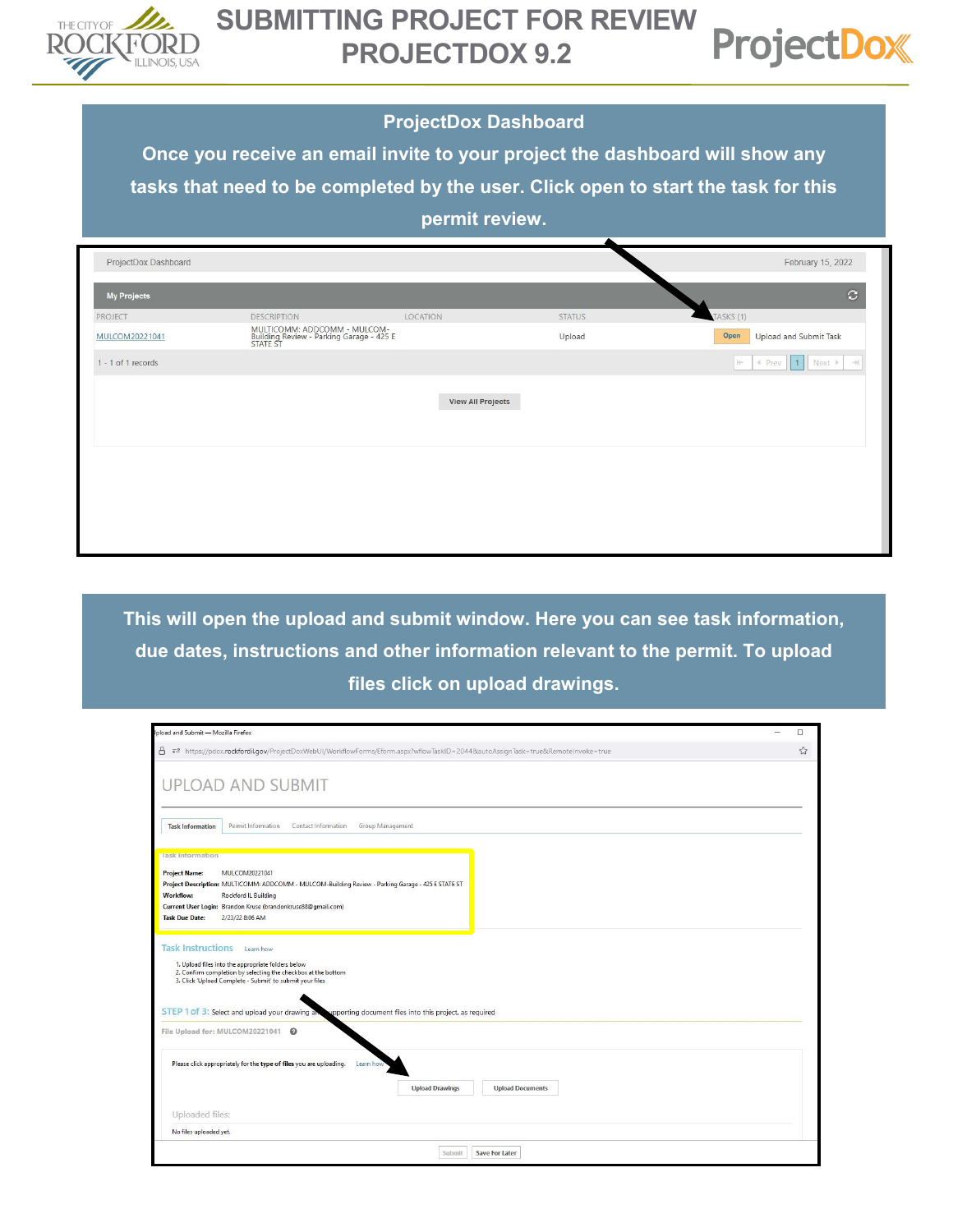A new window will pop up asking you to upload drawings. Please make sure you follow the file naming standards as outlined in the [ProjectDox Naming](https://rockfordil.gov/wp-content/uploads/2022/03/ProjectDox-File-Naming-Standards.pdf)  document issued by the City of Rockford. Files can be selected by dragging them into the blank space as indicated by the arrow below or clicking Browse For Files and selecting files from there.





Any selected files will appear in the panel. You can click the red X if you mistakenly selected a file that doesn't need to be uploaded.

Once all files are selected click the **"Start Upload"**  button in the top right corner.